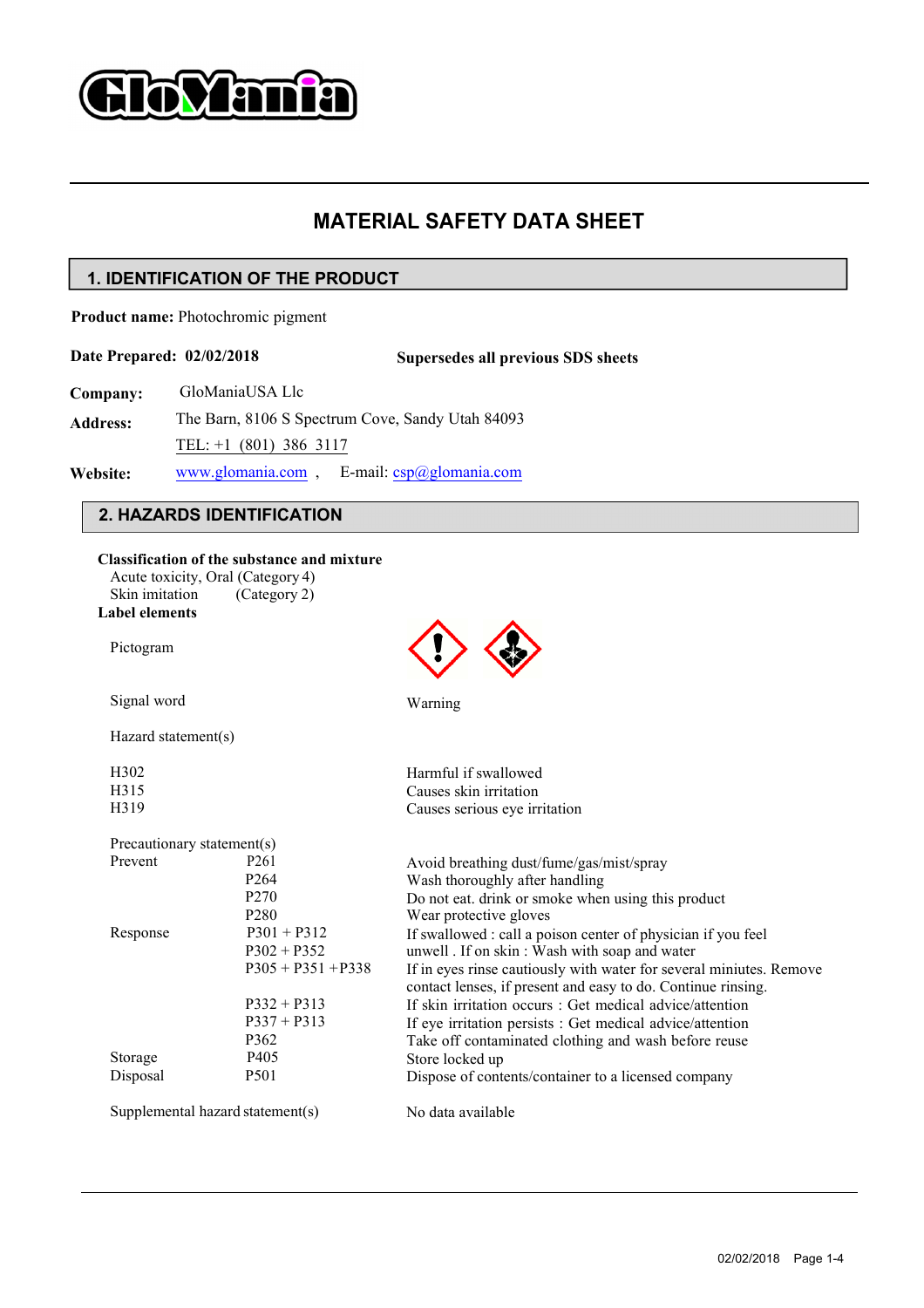

| <b>Hovania</b>                                           |                                                               |                                                                      |
|----------------------------------------------------------|---------------------------------------------------------------|----------------------------------------------------------------------|
|                                                          |                                                               |                                                                      |
| 3. COMPOSITION/INFORMATION ABOUT COMPONENTS              |                                                               |                                                                      |
| <b>Chemical Characterisation</b>                         | <b>CAS NO</b>                                                 | weight Percent                                                       |
| Polyoxymethylenemelamine                                 | 9003-08-1                                                     | $21.0 - 24.0\%$                                                      |
| Styrene maleic anhydride monomethyl<br>- maleate polymer | 31959-78-1                                                    | $7.5 - 9.5%$                                                         |
| Trioctanoin                                              | 538-23-8                                                      | 60.0~95.0%                                                           |
| Photochromic dye                                         | 114747-45-4                                                   | $1.3 - 1.8%$                                                         |
| <b>4. EMERGENCY AND FIRST AID MEASURES</b>               |                                                               |                                                                      |
| <b>General advice</b>                                    |                                                               |                                                                      |
| - If Inhaled                                             | Remove from exposure immediately. Use a bag valve mask or     | similar device to perform artificial respiration (rescue breathing)  |
| - On Skin Contact                                        | Remove contaminated clothing, jewelry, and shoes immediately. | Wash with soap or mild detergent and large amounts of water until no |

| yrene maleic anhydride monomethyl<br>naleate polymer | 31959-78-1                                                                                                                                                                                         | $7.5 - 9.5%$                                                                              |  |
|------------------------------------------------------|----------------------------------------------------------------------------------------------------------------------------------------------------------------------------------------------------|-------------------------------------------------------------------------------------------|--|
| ioctanoin                                            | 538-23-8                                                                                                                                                                                           | 60.0~95.0%                                                                                |  |
| notochromic dye                                      | 114747-45-4                                                                                                                                                                                        | $1.3 - 1.8%$                                                                              |  |
| <b>4. EMERGENCY AND FIRST AID MEASURES</b>           |                                                                                                                                                                                                    |                                                                                           |  |
| <b>General advice</b><br>- If Inhaled                | Remove from exposure immediately. Use a bag valve mask or<br>similar device to perform artificial respiration (rescue breathing)                                                                   |                                                                                           |  |
| - On Skin Contact                                    | Remove contaminated clothing, jewelry, and shoes immediately.<br>Wash with soap or mild detergent and large amounts of water until no<br>evidence of chemical remains (at least 15-20 minutes).    |                                                                                           |  |
| - On Contact with Eyes                               | Wash eyes immediately with large amounts of water or normal<br>saline, occasionally lifting upper and lower lids, until no evidence of<br>chemical remains. Get medical attention immediately.     |                                                                                           |  |
| - On Ingestion                                       | If vomiting occurs, keep head lower than hips to help prevent<br>aspiration.                                                                                                                       |                                                                                           |  |
| <b>5. FIRE-FIGHTING MEASURES</b>                     |                                                                                                                                                                                                    |                                                                                           |  |
| Extinguishing media                                  | Regular dry chemical, carbon dioxide,<br>water, regular foam                                                                                                                                       |                                                                                           |  |
| Special exposure hazards                             | Slight fire hazard. Dust/air mixtures may ignite or explode.                                                                                                                                       |                                                                                           |  |
| Hazardous combustion products                        | Avoid inhalation of material or combustion by-products.                                                                                                                                            |                                                                                           |  |
| Protection against fire                              | Do not scatter spilled material with high-pressure water streams.<br>Dike for later disposal. Use extinguishing agents appropriate for<br>surrounding fire. Stay upwind and keep out of low areas. |                                                                                           |  |
| <b>6. ACCUDENTAL RELEASE MEASURES</b>                |                                                                                                                                                                                                    |                                                                                           |  |
| Personal precautions                                 |                                                                                                                                                                                                    |                                                                                           |  |
| Environmental precautions                            |                                                                                                                                                                                                    |                                                                                           |  |
| $\Lambda$ fter enillage / leakage                    |                                                                                                                                                                                                    | Collect cpilled meterial in enpropriate container for disposal Keep out of water supplies |  |

 $\overline{\phantom{a}}$ 

| Special exposure hazards                                                                                                                                                                                | Slight fire hazard. Dust/air mixtures may ignite or explode.                                                                                                                                       |  |  |  |  |
|---------------------------------------------------------------------------------------------------------------------------------------------------------------------------------------------------------|----------------------------------------------------------------------------------------------------------------------------------------------------------------------------------------------------|--|--|--|--|
| Hazardous combustion products                                                                                                                                                                           | Avoid inhalation of material or combustion by-products.                                                                                                                                            |  |  |  |  |
| Protection against fire                                                                                                                                                                                 | Do not scatter spilled material with high-pressure water streams.<br>Dike for later disposal. Use extinguishing agents appropriate for<br>surrounding fire. Stay upwind and keep out of low areas. |  |  |  |  |
| <b>6. ACCUDENTAL RELEASE MEASURES</b>                                                                                                                                                                   |                                                                                                                                                                                                    |  |  |  |  |
| Personal precautions                                                                                                                                                                                    |                                                                                                                                                                                                    |  |  |  |  |
| Environmental precautions                                                                                                                                                                               |                                                                                                                                                                                                    |  |  |  |  |
| Collect spilled material in appropriate container for disposal. Keep out of water supplies<br>After spillage / leakage<br>and sewers. Keep unnecessary people away, isolate hazard area and deny entry. |                                                                                                                                                                                                    |  |  |  |  |
|                                                                                                                                                                                                         |                                                                                                                                                                                                    |  |  |  |  |
|                                                                                                                                                                                                         |                                                                                                                                                                                                    |  |  |  |  |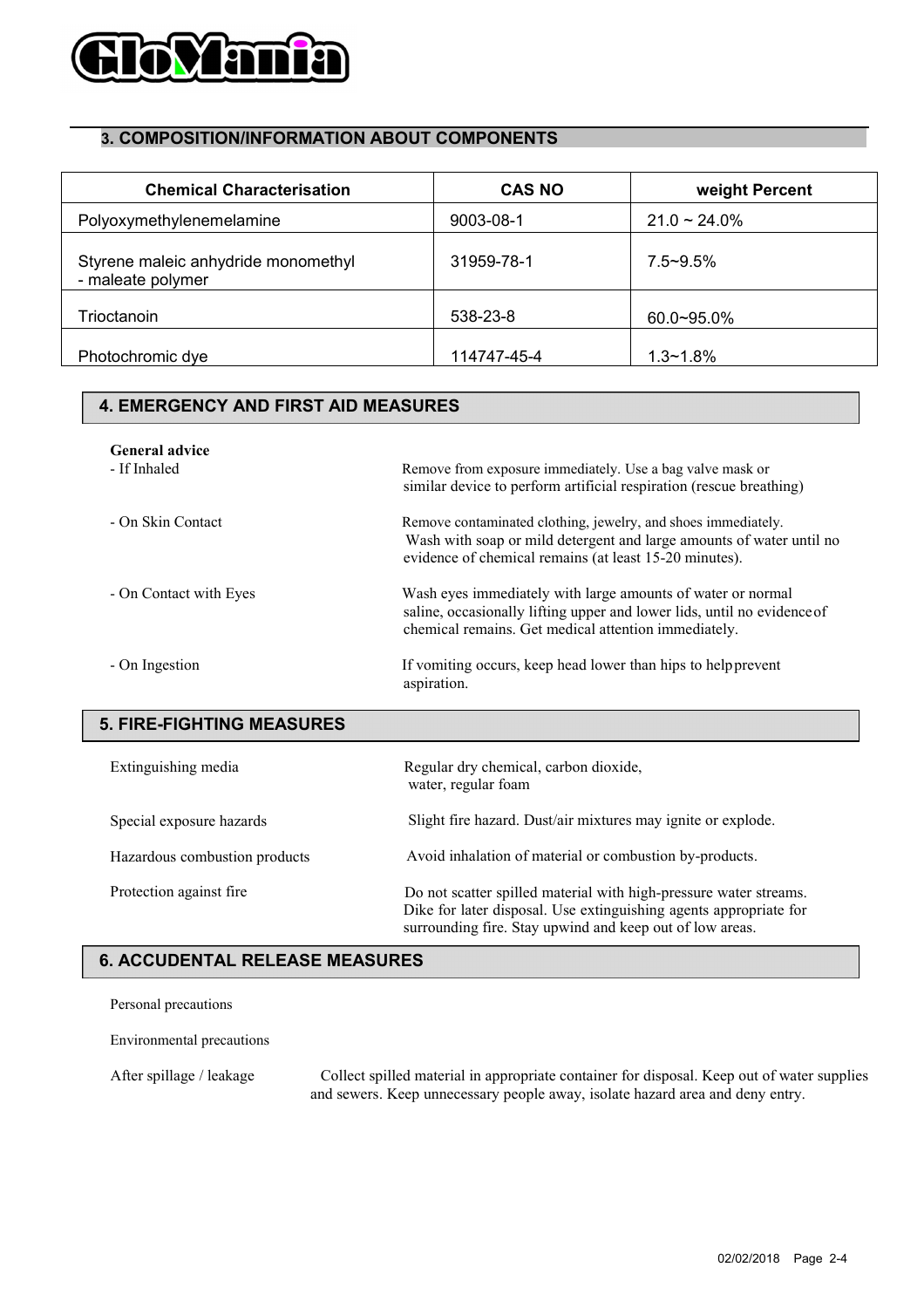

Store and handle in accordance with all current regulations and standards. Keep separated from incompatible substances.

## **PERSONAL PROBLEM STORAGE**<br> **Personal protection**<br>
Personal protection<br>
Personal protection<br>
Personal protection<br>
Personal protection<br>
Personal protection<br>
Personal protection<br>
Personal protection<br>
Personal protection<br>
Per

FRIMULING AND STORAGE<br>
Framdling and Storage<br>
Store and handle in accordance with all current regulations and<br>
standards. Keep separated from incompatible substances.<br>
EXPOSURE CONTROLS / PERSONAL PROTECTION<br>
Personal prot For each handle in accordance with all current regulations and<br>andards. Keep separated from incompatible substances.<br> **LE PROTECTION**<br>
Under conditions of frequent use or heavy exposure, respiratory<br>
protection may be need from minimum to maximum. Consider warning properties before use. Frame Store and handle in accordance with all current regulations and standards. Keep separated from incompatible substances.<br> **EXPOSURE CONTROLS / PERSONAL PROTECTION**<br>
Personal protection Mean splash resistant use or hea FOUNTROLS / PERSONAL PROTECTION<br>
Personal protection<br>
- Respiratory protection<br>
- Respiratory protection<br>
- Skin protection<br>
- Skin protection<br>
- Skin protection<br>
- Skin protection<br>
- Skin protection<br>
- Skin protection<br>
- Protection may be needed. Respiratory proferent may be needed. Respiratory proferent minimum to maximum. Consider was extended to the minimum of maximum consider was the protection wear appropriate chemical resistant safet

- 
- 
- 

## Personal protection<br>
- Respiratory protection<br>
I<br>
- Skin protection<br>
- Eye protection<br>
Where<br>
- Ingestion<br>
Industrial hygiene<br> **PHYSICAL AND CHEMICAL PROPER**

| - Skin protection                                                                                                                                                                                                                                                   | Wear appropriate chemical rea                                                                                                                                                                                           |  |
|---------------------------------------------------------------------------------------------------------------------------------------------------------------------------------------------------------------------------------------------------------------------|-------------------------------------------------------------------------------------------------------------------------------------------------------------------------------------------------------------------------|--|
| - Eye protection                                                                                                                                                                                                                                                    | Wear splash resistant safety go<br>fountain and quick drench sl                                                                                                                                                         |  |
| - Ingestion                                                                                                                                                                                                                                                         |                                                                                                                                                                                                                         |  |
| Industrial hygiene                                                                                                                                                                                                                                                  |                                                                                                                                                                                                                         |  |
| 9. PHYSICAL AND CHEMICAL PROPERTIES                                                                                                                                                                                                                                 |                                                                                                                                                                                                                         |  |
| Appearance and physical state<br>Color<br>Odour<br>pH value<br>Moisture content $(\%)$<br>Specific gravity<br>Boiling point/range $[°C]$<br>Flash point [°C]<br>Auto ignition temperature<br>Explosive limit vol % in air<br>Vapour Pressure<br>Solubility in water | <b>Blue Powder</b><br>Slight Blue<br>Odourless<br>Not applicable<br>$< 1\%$<br>Not applicable<br>Not applicable<br>Not applicable<br>Not determined.<br>Not Expected.<br>Not applicable<br>Not soluble, dispersed in wa |  |
| Solubility in ethanol<br>Self-ignition temperature<br>Explosion limits - upper $[\%]$                                                                                                                                                                               | Not soluble.<br>Not applicable<br>No occupational exposure l                                                                                                                                                            |  |
| <b>10. STABILITY AND REACTIVITY</b>                                                                                                                                                                                                                                 |                                                                                                                                                                                                                         |  |
| Reactivity<br>Chemical stability<br>Possible of hazardous reactions<br>Condition to avoid                                                                                                                                                                           | No data available<br>No data available<br>No data available<br>No data available                                                                                                                                        |  |

Slight Blue Odourless Not applicable  $< 1\%$ Not applicable Not applicable Not applicable Not determined. Not Expected. Not applicable Not soluble, dispersed in water. Not soluble. Not applicable No occupational exposure limits established Boiling point/range [°C]<br>
Reactivity intermeduced Auto ignition temperature<br>
Explosive limit vol % in air<br>
Explosive limit vol % in air<br>
Vapour Pressure<br>
Solubility in water<br>
Solubility in water<br>
Solubility in water<br>
Solub Flash point [°C]<br>
Mot applicable<br>
Auto ignition temperature<br>
Explosive limit vol % in air<br>
Vapour Pressure<br>
Solubility in water<br>
Solubility in water<br>
Solubility in ethanol<br>
Self-ignition temperature<br>
Self-ignition temperat Auto ignition temperature<br>
Explosive limit vol % in air<br>
Vol Apour Pressure<br>
Solubility in water<br>
Solubility in ethanol<br>
Solubility in ethanol<br>
Solubility in ethanol<br>
Self-ignition temperature<br>
Explosion limits - upper [%]

Explosive limit vol % in air<br>
Volt Expected.<br>
Solubility in water<br>
Solubility in ethanol<br>
Solubility in ethnol<br>
Self-ignition temperature<br>
Explosion limits - upper [%]<br>
No occupational exposure limits established<br>
Explosio Vapour Pressure<br>
Solubility in water<br>
Solubility in ethanol<br>
Striggittion temperature<br>
Striggittion temperature<br>
Striggittion temperature<br>
Incompatible materials<br>
Channel Strong bases<br>
Chemical stability<br>
Possible of hazar Solubility in entanol<br>
Solubility in entanol<br>
Self-ignition temperature<br>
Explosion limits - upper [%]<br>
The Explosion secure of the products<br>
Thermal decomposition products<br>
Thermal stability<br>
Chemical stability<br>
Chemical s Solubility in ethanol<br>
Self-ignition temperature<br>
Explosion limits - upper [%]<br> **D. STABILITY AND REACTIVITY**<br>
<br> **Reactivity**<br>
<br> **Reactivity**<br>
<br> **Reactivity**<br>
<br> **No data available**<br>
<br>
Chemical stability<br>
<br> **Possible of haz**